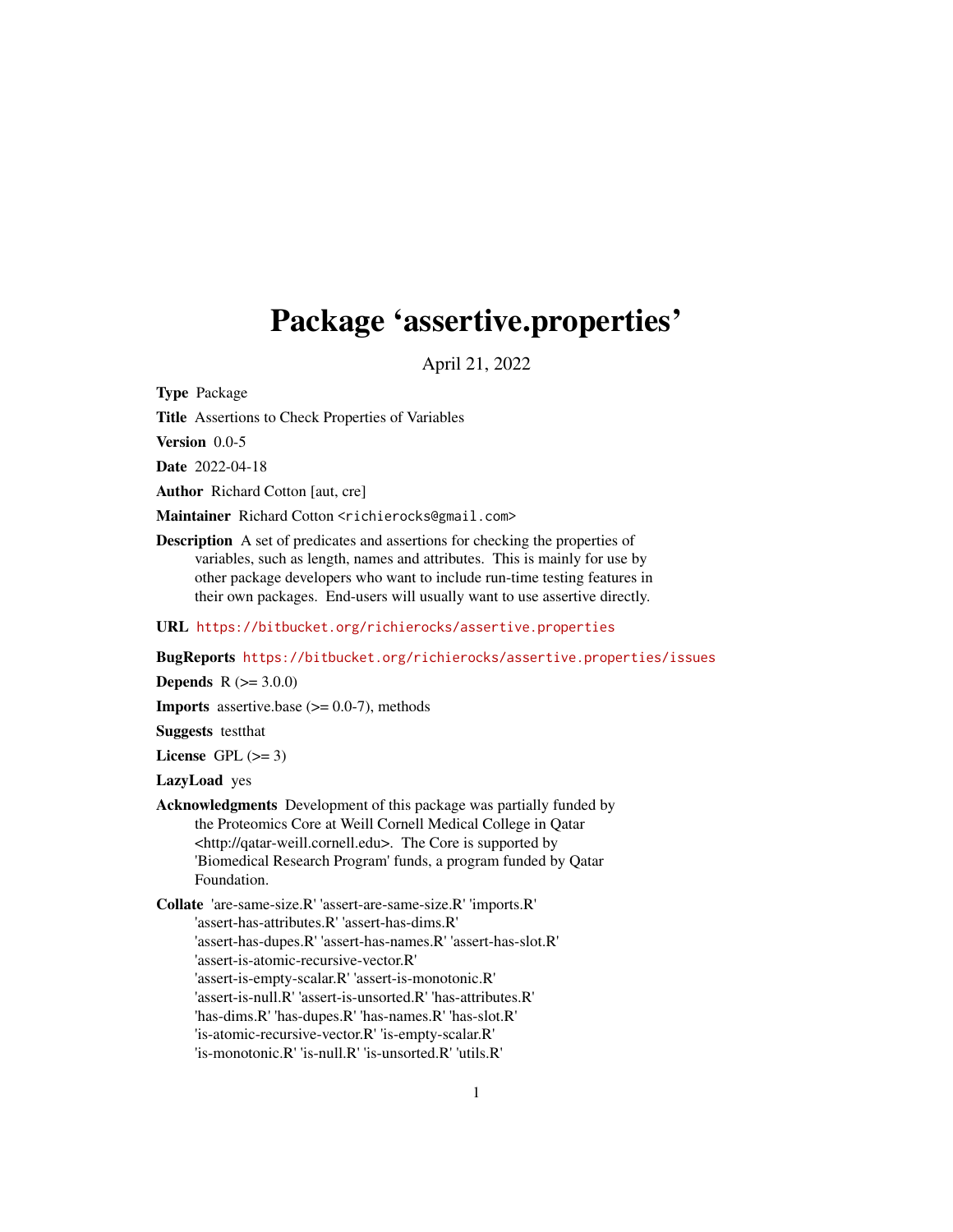<span id="page-1-0"></span>RoxygenNote 7.1.2 NeedsCompilation no Repository CRAN Date/Publication 2022-04-21 12:40:08 UTC

# R topics documented:

| Index | 21 |
|-------|----|

are\_same\_length *Are the inputs the same length/dimension?*

# Description

Checks if the inputs are the same length, or have the same dimensions.

# Usage

```
are_same_length(
 x,
 y,
  xname = get_name_in_parent(x),
  .yname = get_name_in_parent(y)
\overline{)}have_same_dims(
 x,
 y,
  :xname = get_name_in.parent(x),.yname = get_name_in\_parent(y)
```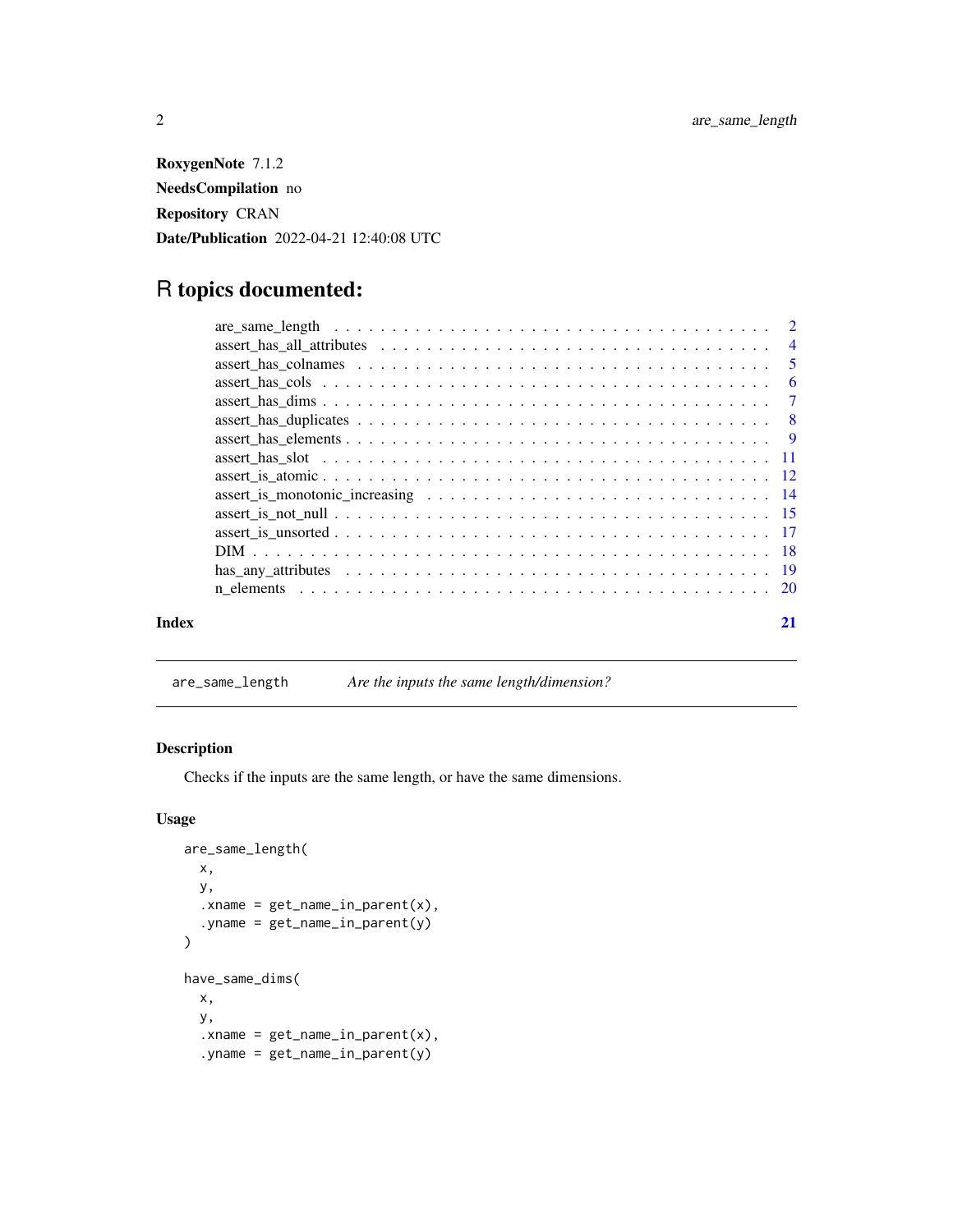<span id="page-2-0"></span>are\_same\_length 3

```
\mathcal{L}are\_same\_length\_legacy(..., 1 = list())assert_are_same_length(
 x,
 y,
  severity = getOption("assertive.severity", "stop")
)
assert_have_same_dims(x, y, severity = getOption("assertive.severity", "stop"))
assert\_all\_are\_same\_length\_legacy(..., l = list())assert\_all\_are\_same\_length(..., l = list())assert_{any\_are\_same\_length\_legacy(..., l = list())assert_{any\_are\_same\_length(..., l = list())
```
#### Arguments

| $\mathsf{x}$ | An R object or expression.                                                                                 |
|--------------|------------------------------------------------------------------------------------------------------------|
| У            | Another R object or expression.                                                                            |
| .xname       | Not intended to be used directly.                                                                          |
| .yname       | Not intended to be used directly.                                                                          |
| $\ddotsc$    | Some R expressions.                                                                                        |
| 1            | A list of R expressions.                                                                                   |
| severity     | How severe should the consequences of the assertion be? Either "stop", "warning",<br>"message", or "none". |

# Value

are\_same\_length and have\_same\_dims return TRUE if x and y have the same length, or their dimensions are identical. The assert\_\* functions throw an error on failure.

The legacy function are\_same\_length\_legacy allows an arbitrary number of inputs and returns a symmetric square logical matrix which is TRUE where pairs of inputs are the same length. (The new version of the function is easier to work with, and it is recommended that you switch your code to it.)

# See Also

[length](#page-0-0), [are\\_identical](#page-0-0)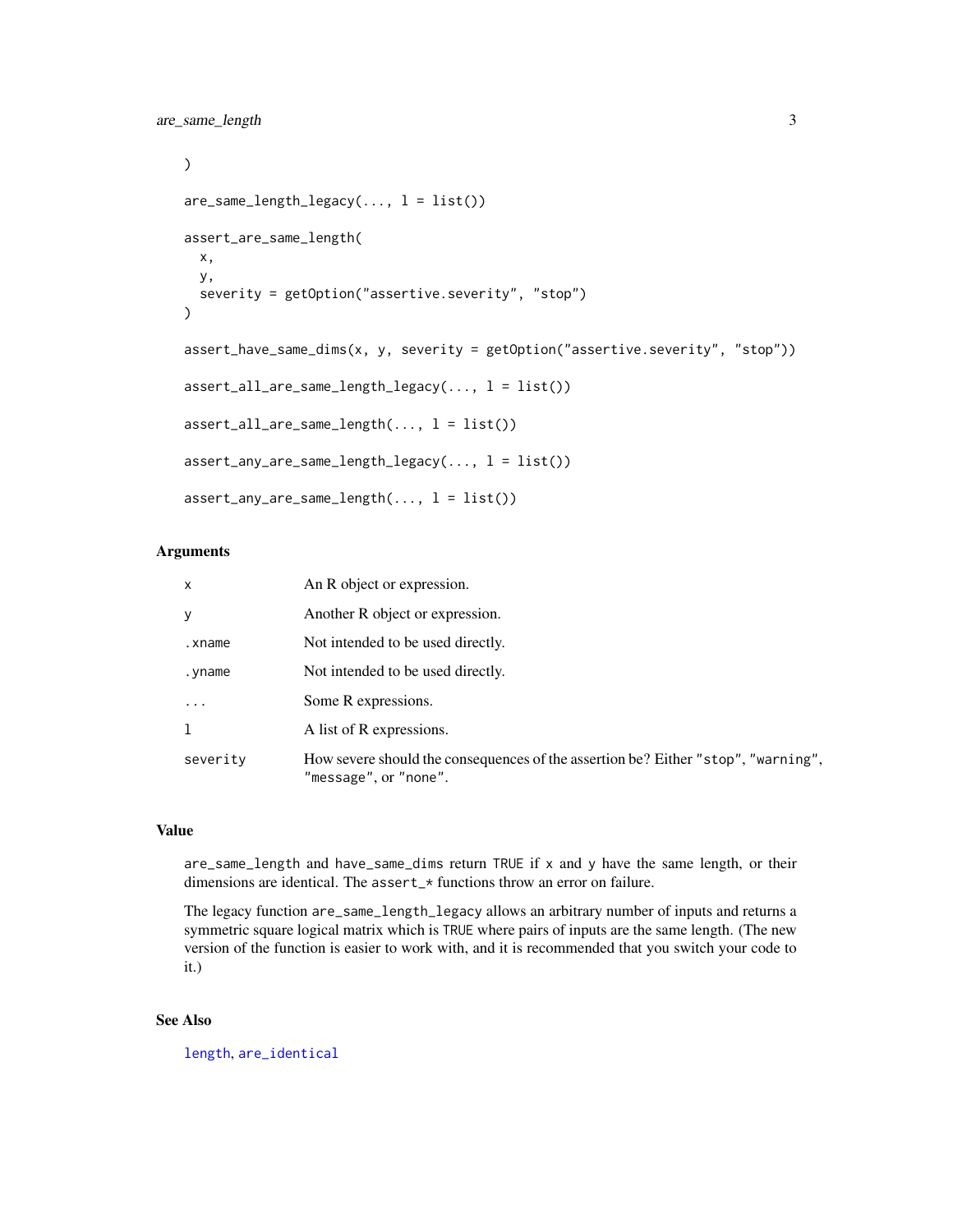#### <span id="page-3-0"></span>Examples

```
are_same_length(runif(5), list(1, 2:3, 4:6, 7:10, 11:15))
assertive.base::dont_stop(
  assert_are_same_length(runif(6), list(1, 2:3, 4:6, 7:10, 11:15))
\lambdahave_same_dims(
 matrix(1:12, nrow = 4),data.frame(x = 1:4, y = 5:8, y = 9:12)
)
have_same_dims(1:5, matrix(1:5))
```

```
assert_has_all_attributes
```

```
Does the input have the specified attributes?
```
# <span id="page-3-1"></span>Description

Checks to see if the input has the specified attributes.

#### Usage

```
assert_has_all_attributes(
  x,
 attrs,
 severity = getOption("assertive.severity", "stop")
\lambdaassert_has_any_attributes(
  x,
 attrs,
  severity = getOption("assertive.severity", "stop")
)
```
has\_attributes(x, attrs, .xname = get\_name\_in\_parent(x))

#### Arguments

| X        | Input to check.                                                                                            |
|----------|------------------------------------------------------------------------------------------------------------|
| attrs    | Desired attributes.                                                                                        |
| severity | How severe should the consequences of the assertion be? Either "stop", "warning",<br>"message", or "none". |
| .xname   | Not intended to be used directly.                                                                          |

#### Value

has\_attributes returns TRUE where x has the attributes specified in attrs. assert\_has\_terms returns nothing but throws an error if has\_terms is not TRUE.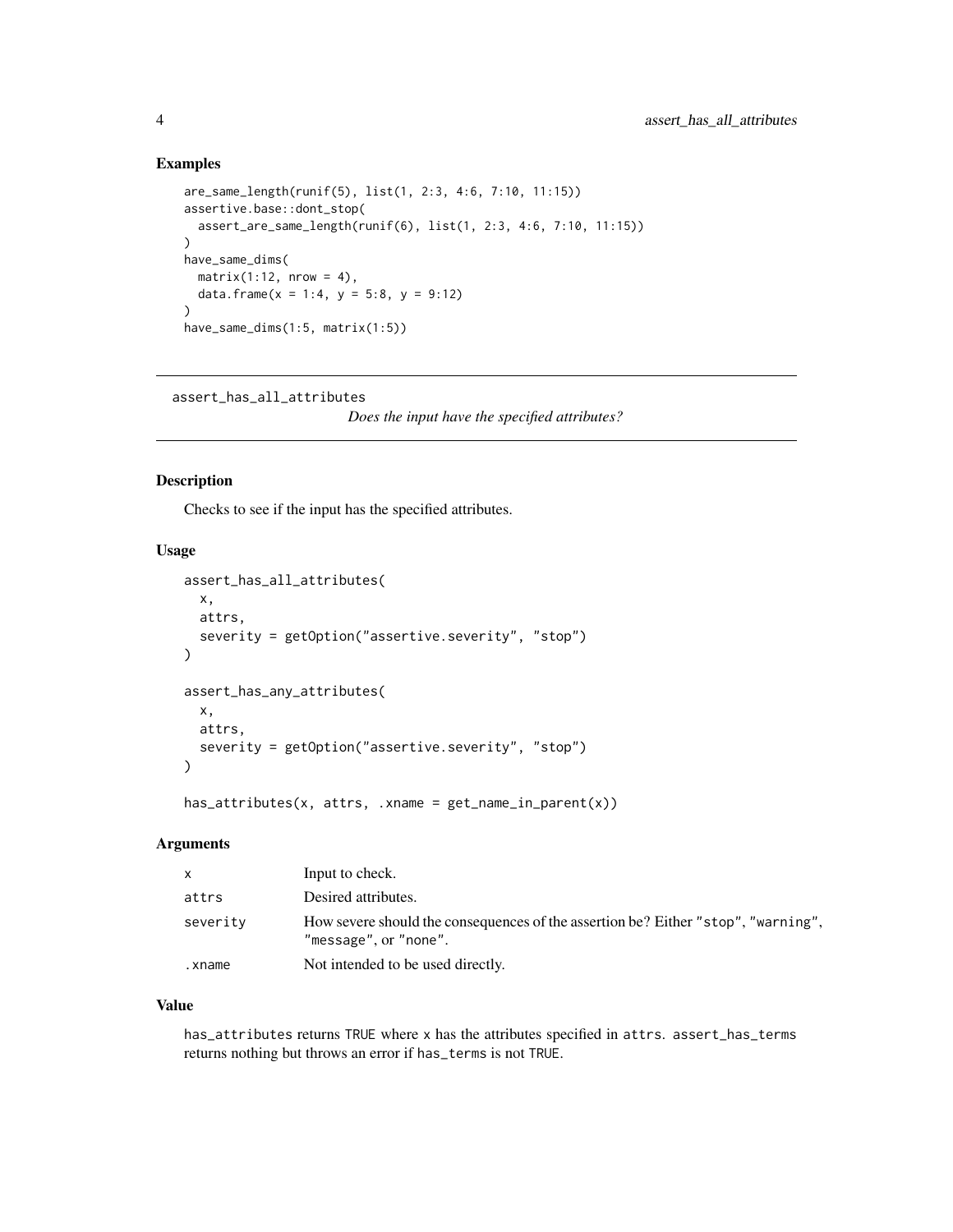<span id="page-4-0"></span>assert\_has\_colnames 5

#### See Also

[has\\_any\\_attributes](#page-18-1) for checking that an object has any attributes at all.

#### Examples

```
# has_attributes is vectorized on attrs
has_attributes(sleep, c("class", "names", "row.names", "col.names"))
# You can check for any or all of these attributes to be present.
x \le - structure(c(a = 1), b = 2)
assert_has_all_attributes(x, c("names", "b"))
assert_has_any_attributes(x, c("names", "not an attribute"))
# These examples should fail.
assertive.base::dont_stop({
assert_has_all_attributes(x, c("names", "not an attribute"))
})
```
assert\_has\_colnames *Does the input have names?*

#### **Description**

Checks to see if the input has (row/column/dimension) names.

#### Usage

```
assert\_has\_columns(x, severity = getOption("assertive.severity", "stop"))assert_has_dimnames(x, severity = getOption("assertive.severity", "stop"))
assert_has_names(x, severity = getOption("assertive.severity", "stop"))
assert_has_rownames(x, severity = getOption("assertive.severity", "stop"))
has\_columns(x, .xname = get_name_in\_parent(x))has\_dimensiones(x, .xname = get_name_in\_parent(x))has\_names(x, xname = get\_name_in\_parent(x))has_{r}ownames(x, .xname = get_name_in_parent(x))
```
#### Arguments

|          | Input to check.                                                                                            |
|----------|------------------------------------------------------------------------------------------------------------|
| severity | How severe should the consequences of the assertion be? Either "stop", "warning",<br>"message", or "none". |
| .xname   | Not intended to be used directly.                                                                          |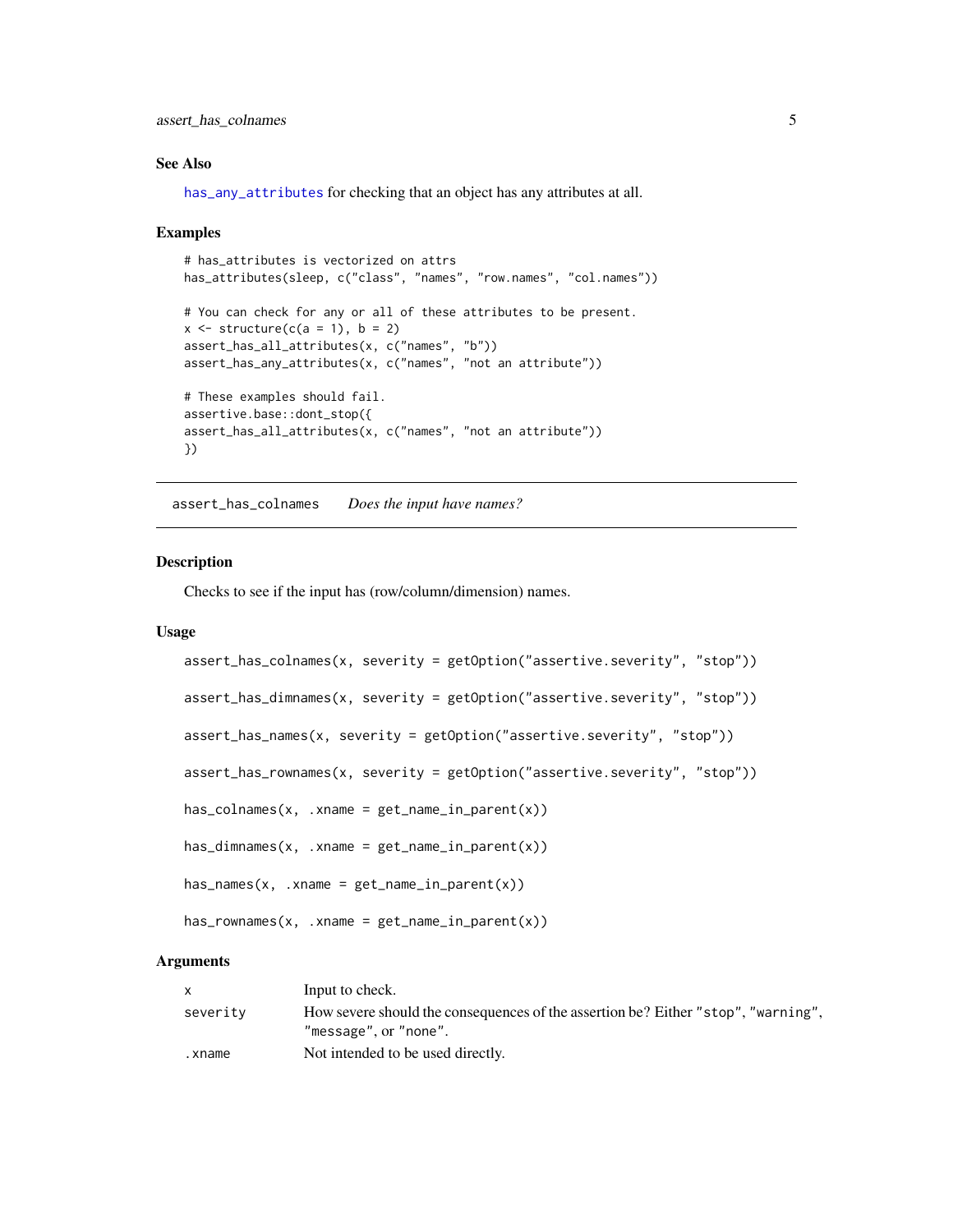#### <span id="page-5-0"></span>Value

has\_names returns TRUE if names is non-null. has\_rownames, has\_colnames and has\_dimnames work in a similar fashion, checking the corresponding attributes. assert\_has\_names returns nothing but throws an error if has\_names is not TRUE.

#### Note

Empty names (i.e., "") are not allowed in R, and are not checked here.

#### See Also

[names](#page-0-0), [rownames](#page-0-0), [colnames](#page-0-0), [dimnames](#page-0-0).

#### Examples

```
assert\_has\_names(c(a = 1, 2))dfr \leq data.frame(x = 1:5)
assert_has_rownames(dfr)
assert_has_colnames(dfr)
assert_has_dimnames(dfr)
```
assert\_has\_cols *Does the input have rows/columns?*

#### Description

Checks to see if the input has rows/columns.

# Usage

```
assert_has_cols(x, severity = getOption("assertive.severity", "stop"))
assert_has_rows(x, severity = getOption("assertive.severity", "stop"))
has\_cols(x, .xname = get_name_in\_parent(x))has_{rows}(x, .xname = get_{name_in\_parent(x)})
```
#### Arguments

|          | Input to check.                                                                                            |
|----------|------------------------------------------------------------------------------------------------------------|
| severity | How severe should the consequences of the assertion be? Either "stop", "warning",<br>"message", or "none". |
| .xname   | Not intended to be used directly.                                                                          |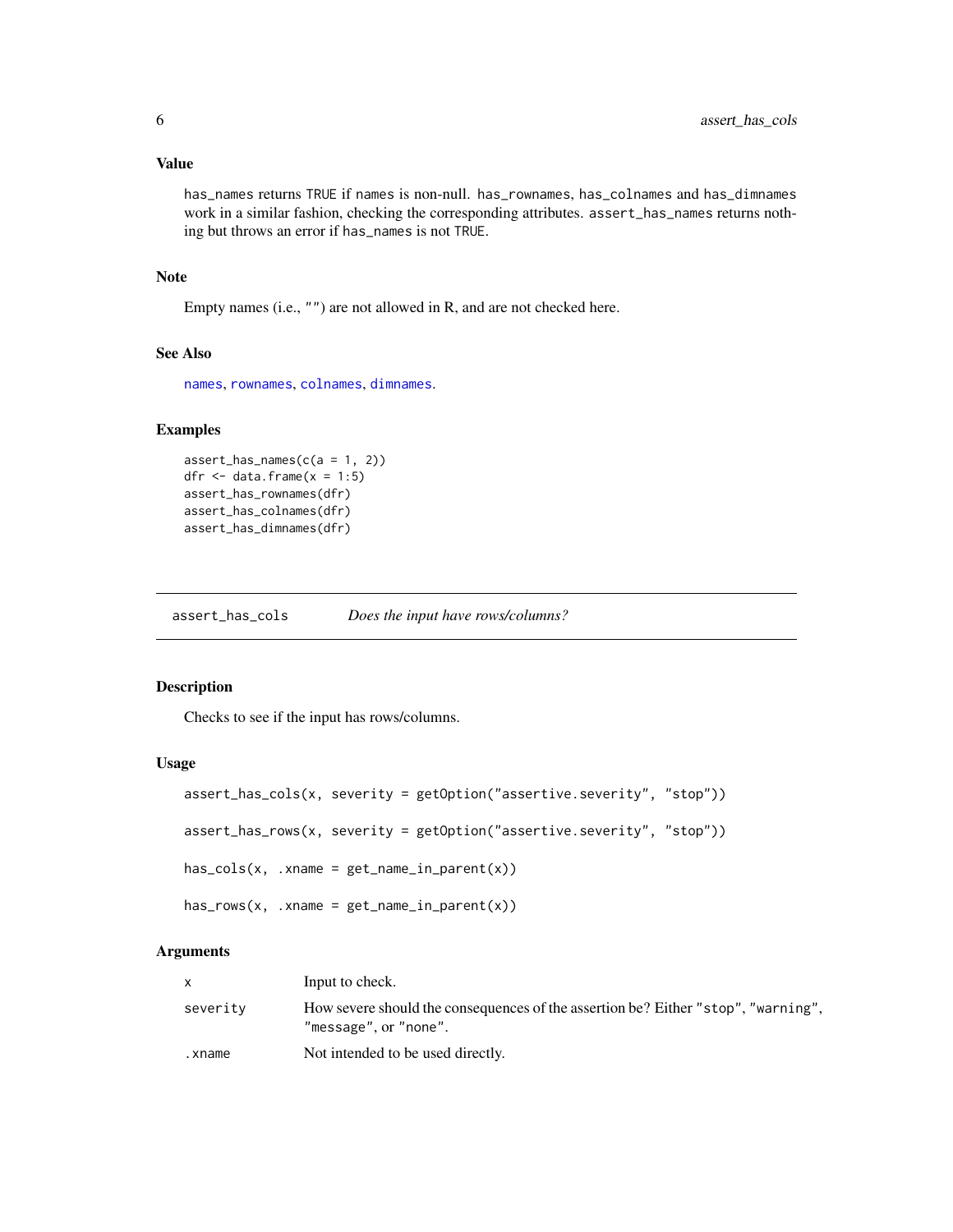<span id="page-6-0"></span>assert\_has\_dims 7

# Value

has\_rows and has\_cols return TRUE if nrow and ncol respectively return a value that is non-null and positive. The assert\_\* functions return nothing but throw an error if the corresponding has\_\* function returns FALSE.

## See Also

[ncol](#page-0-0).

# Examples

```
assert_has_rows(data.frame(x = 1:10))
assert_has_cols(matrix())
```
assert\_has\_dims *Does the input have dimensions?*

# Description

Checks to see if the input has dimensions.

# Usage

```
assert_has_dims(x, severity = getOption("assertive.severity", "stop"))
```

```
has\_dims(x, .xname = get\_name_in\_parent(x))
```
#### Arguments

|          | Input to check.                                                                                            |
|----------|------------------------------------------------------------------------------------------------------------|
| severity | How severe should the consequences of the assertion be? Either "stop", "warning",<br>"message", or "none". |
| .xname   | Not intended to be used directly.                                                                          |

#### Value

has\_dims returnsTRUE if dim is non-null. assert\_has\_dims returns nothing but throws an error if has\_dims is not TRUE.

# See Also

[dim](#page-0-0), [is\\_of\\_dimension](#page-8-1).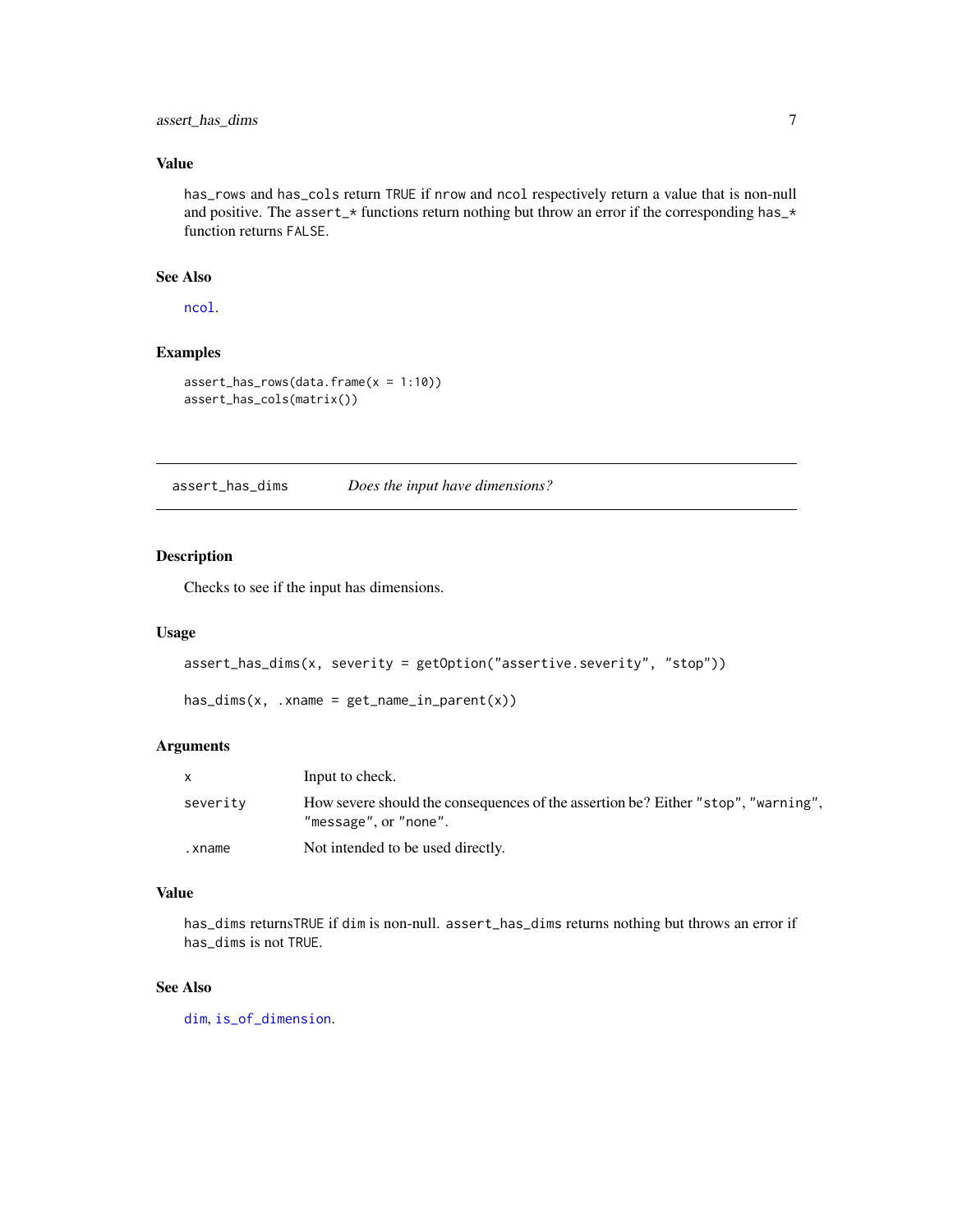<span id="page-7-0"></span>Checks to see if the input has duplicates.

#### Usage

```
assert_has_duplicates(x, severity = getOption("assertive.severity", "stop"))
assert_has_no_duplicates(x, severity = getOption("assertive.severity", "stop"))
has\_duplicates(x, xname = get_name_in\_parent(x))has_no_duplicates(x, .xname = get_name_in_parent(x))
```
#### Arguments

|          | Input to check.                                                                                            |
|----------|------------------------------------------------------------------------------------------------------------|
| severity | How severe should the consequences of the assertion be? Either "stop", "warning",<br>"message", or "none". |
| .xname   | Not intended to be used directly.                                                                          |

# Value

has\_duplicates returns TRUE ifanyDuplicated is TRUE. assert\_has\_duplicates returns nothing but throws an error if has\_duplicates is not TRUE. has\_no\_duplicates is the negation of has\_duplicates.

## See Also

[anyDuplicated](#page-0-0).

```
x \le - sample(10, 100, replace = TRUE)
assert_has_duplicates(x)
has_no_duplicates(x)
```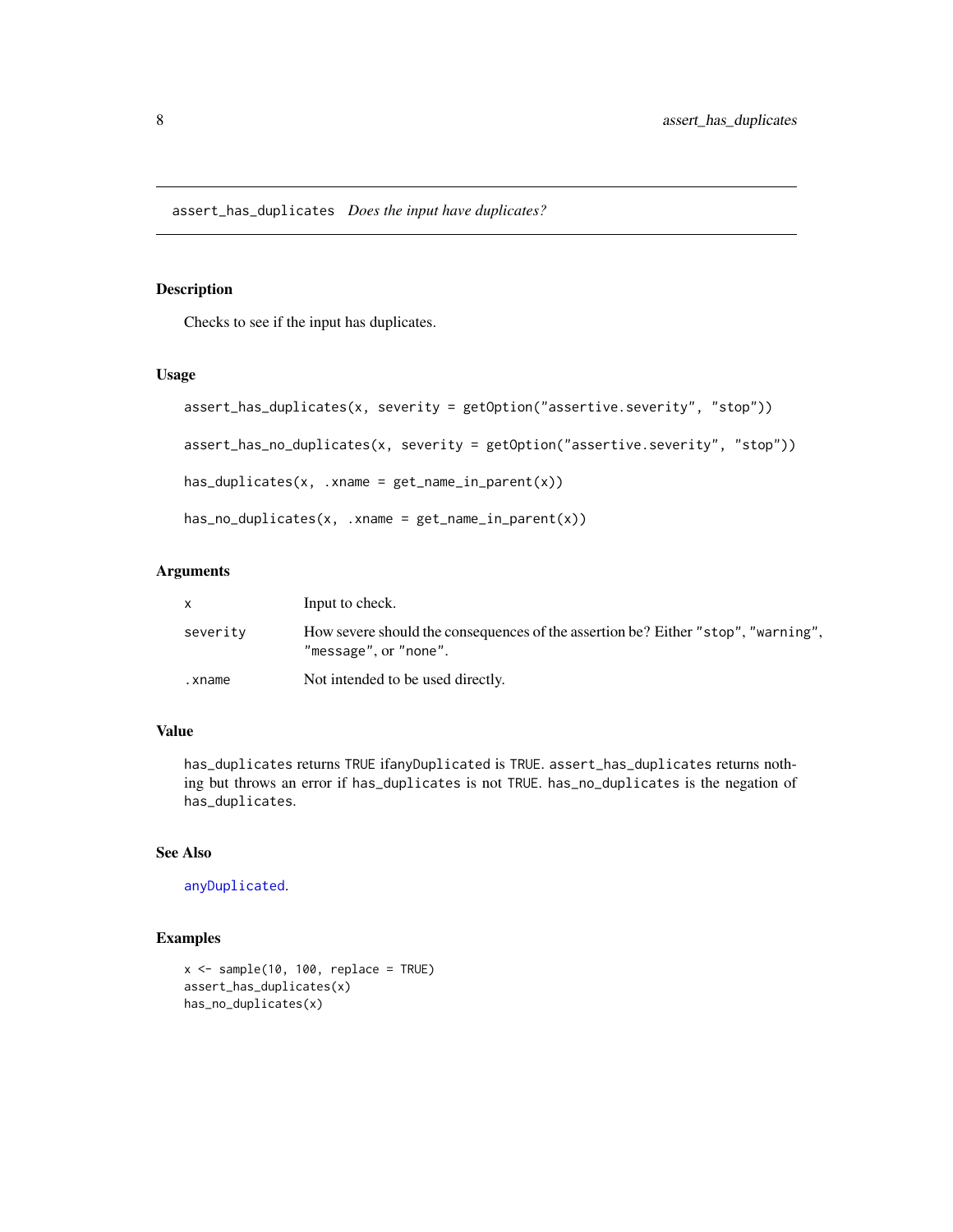<span id="page-8-0"></span>assert\_has\_elements *Is the input empty/scalar?*

#### <span id="page-8-1"></span>Description

Checks to see if the input has length zero/one.

#### Usage

```
assert_has_elements(x, n, severity = getOption("assertive.severity", "stop"))
assert_is_empty(
 x,
 metric = c("length", "elements"),
  severity = getOption("assertive.severity", "stop")
\lambdaassert_is_non_empty(
 x,
 metric = c("length", "elements"),
 severity = getOption("assertive.severity", "stop")
)
assert_is_non_scalar(
  x,
 metric = c("length", "elements"),
  severity = getOption("assertive.severity", "stop")
)
assert_is_of_dimension(
 x,
 n,
  severity = getOption("assertive.severity", "stop")
)
assert_is_of_length(x, n, severity = getOption("assertive.severity", "stop"))
assert_is_scalar(
  x,
 metric = c("length", "elements"),
  severity = getOption("assertive.severity", "stop")
)
is\_empty(x, metric = c("length", "elements"), xname = get_name_in\_parent(x))is_non_empty(
 x,
```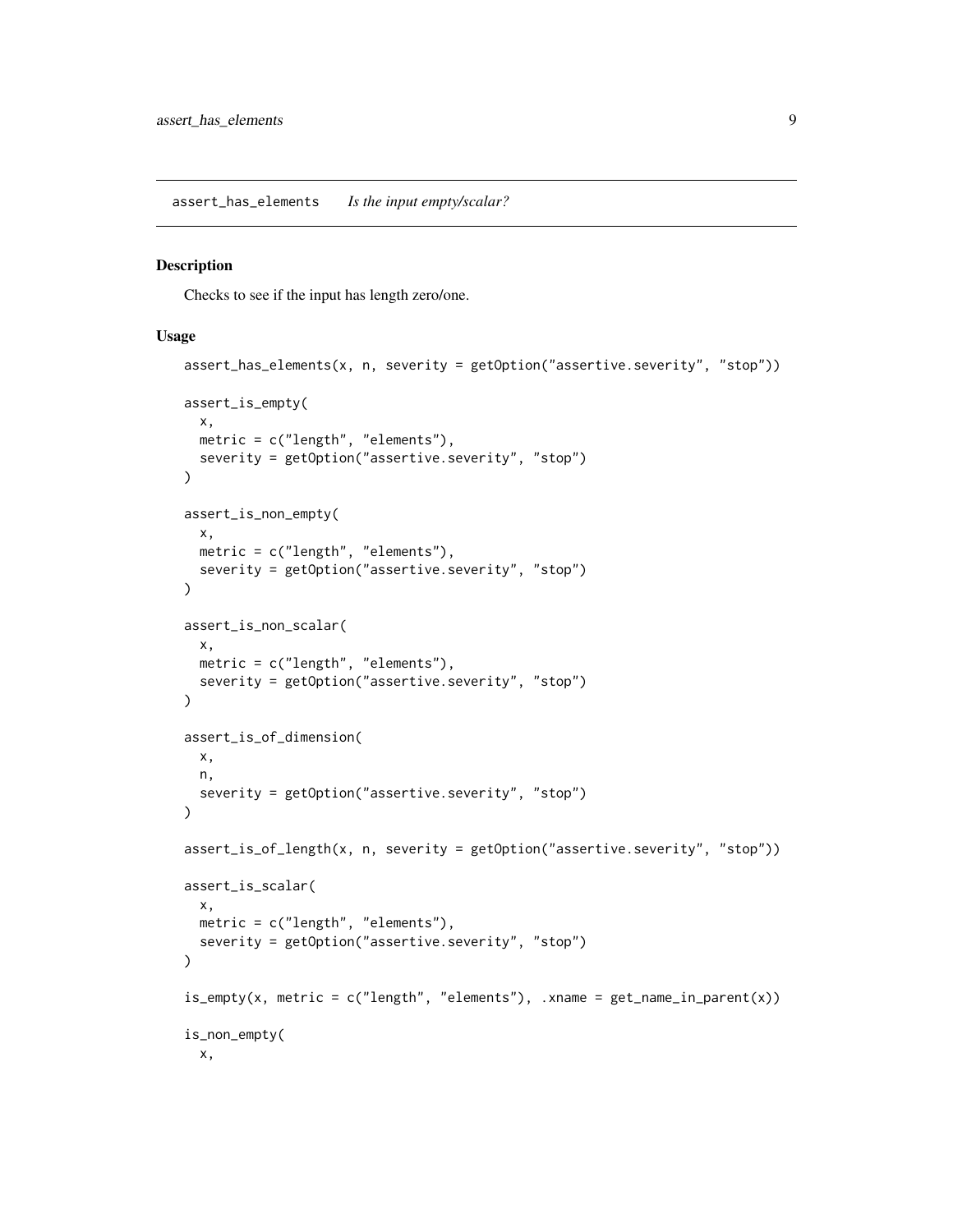```
metric = c("length", "elements"),
  :xname = get_name_in\_parent(x)\lambdais_non_scalar(
 x,
 metric = c("length", "elements"),
  :xname = get_name_in\_parent(x)\lambdais_scalar(x, metric = c("length", "elements"), .xname = get_name_in_parent(x))
has_{\text{elements}(x, n, .xname = get_{name_in\_parent(x))}is_of_dimension(x, n, .xname = get_name_in_parent(x))is_of_length(x, n, xname = get_name_in.parent(x))
```
# Arguments

| $\mathsf{x}$ | Input to check.                                                                                                       |
|--------------|-----------------------------------------------------------------------------------------------------------------------|
| n.           | Non-negative integer(s) of the expected length/number of elements/ lengths of<br>dimensions. See note.                |
| severity     | How severe should the consequences of the assertion be? Either "stop", "warning",<br>"message", or "none".            |
| metric       | A string. Should be length or the number of elements be used to determine if<br>the object is empty/non-empty/scalar? |
| .xname       | Not intended to be used directly.                                                                                     |

# Value

is\_empty returns TRUE if the input has length zero. is\_scalar returns TRUE if the input has length one. The assert\_\* functions return nothing but throw an error if the corresponding  $is_{\mathbf{r}}$  function returns FALSE.

# Note

For is\_empty, is\_non\_empty and is\_scalar, n should be an single integer representing either the expected length or the expected number of elements in x. For is\_of\_dimension n should be a vector of integers representing the expected lengths of dimensions.

# See Also

[length](#page-0-0).

<span id="page-9-0"></span>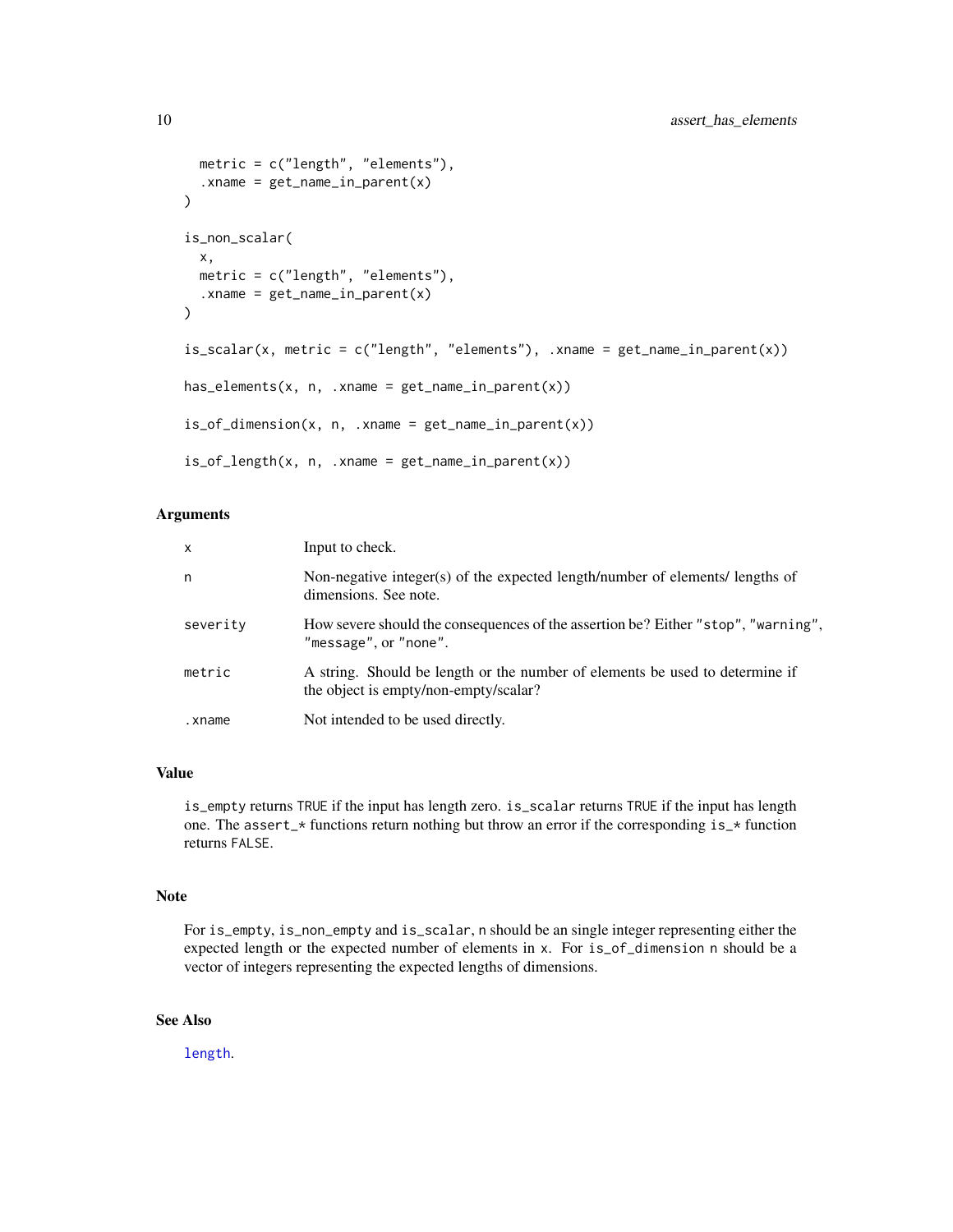# <span id="page-10-0"></span>assert\_has\_slot 11

#### Examples

```
# is_of_length returns TRUE if the length of an object
# matches a specified value.
is_of_length(1:5, 5)assert_is_of_length(1:5, 5)
# has_elements returns TRUE if an object has a specified
# number of elements. This is usually the same thing.
has_elements(1:5, 5)
assert_has_elements(1:5, 5)
# Data frames and lists behave differently for length
# and number of elements.
d \leq data.frame(x = 1:5, y = letters[1:5])
assert_is_of_length(d, 2)
assert_has_elements(d, 10)
l <- list(a = 1:5, b = list(b.a = 1:3, b.b = 1:7))
assert_is_of_length(l, 2)
assert_has_elements(l, 15)
# Functions always have length one, but may have lots of
# elements.
assert_is_of_length(var, 1)
assert_has_elements(var, 54)
# is_scalar is a shortcut for length one, or one elements.
assert_is_scalar(99)
assert_is_scalar("Multiple words in a single string are scalar.")
assert_is_scalar(NA)
# The two metrics can yield different results!
is_scalar(list(1:5))
is_scalar(list(1:5), "elements")
is_scalar(var)
is_scalar(var, "elements")
# Similarly, is_empty is a shortcut for length zero/zero elements.
assert_is_empty(NULL)
assert_is_empty(numeric())
assert_is_non_empty(1:10)
assert_is_non_empty(NA)
# is_of_dimension tests the lengths of all dimensions.
assert_is_of_dimension(d, c(5, 2))
assert_is_of_dimension(l, NULL)
```
#### assert\_has\_slot *Does the S4 input have a slot?*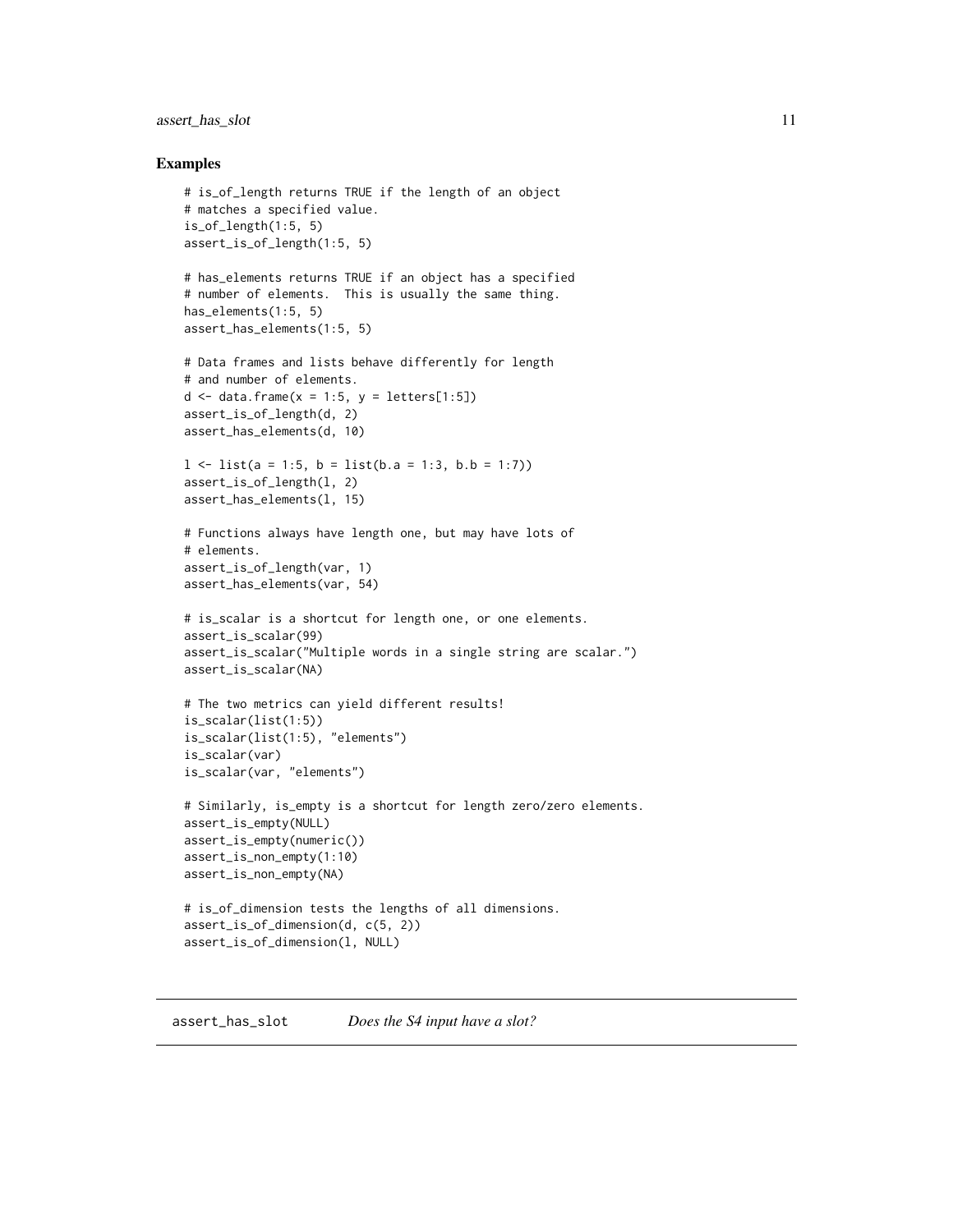<span id="page-11-0"></span>Checks to see if the object is an S4 object with a particular slot.

# Usage

```
assert_has_slot(x, severity = getOption("assertive.severity", "stop"))
```

```
has\_slot(x, slotname, .xname = get_name_in\_parent(x))
```
# Arguments

| $\mathsf{x}$ | Input to check. Intended to be an S4 object.                                                               |
|--------------|------------------------------------------------------------------------------------------------------------|
| severity     | How severe should the consequences of the assertion be? Either "stop", "warning",<br>"message", or "none". |
| slotname     | A string naming a slot to check for.                                                                       |
| .xname       | Not intended to be used directly.                                                                          |
|              |                                                                                                            |

# Value

has\_names returns TRUE if names is non-null.

# See Also

[slot](#page-0-0)

# Examples

```
setClass("numbers", representation(foo = "numeric"))
x \le - new("numbers", foo = 1:10)
has_slot(x, "foo")
has_slot(x, "bar")
has_slot(1:10, "foo")
```
assert\_is\_atomic *Is the input atomic/recursive/vector?*

# Description

Checks to see if the input is a type that is atomic/recursive/vector.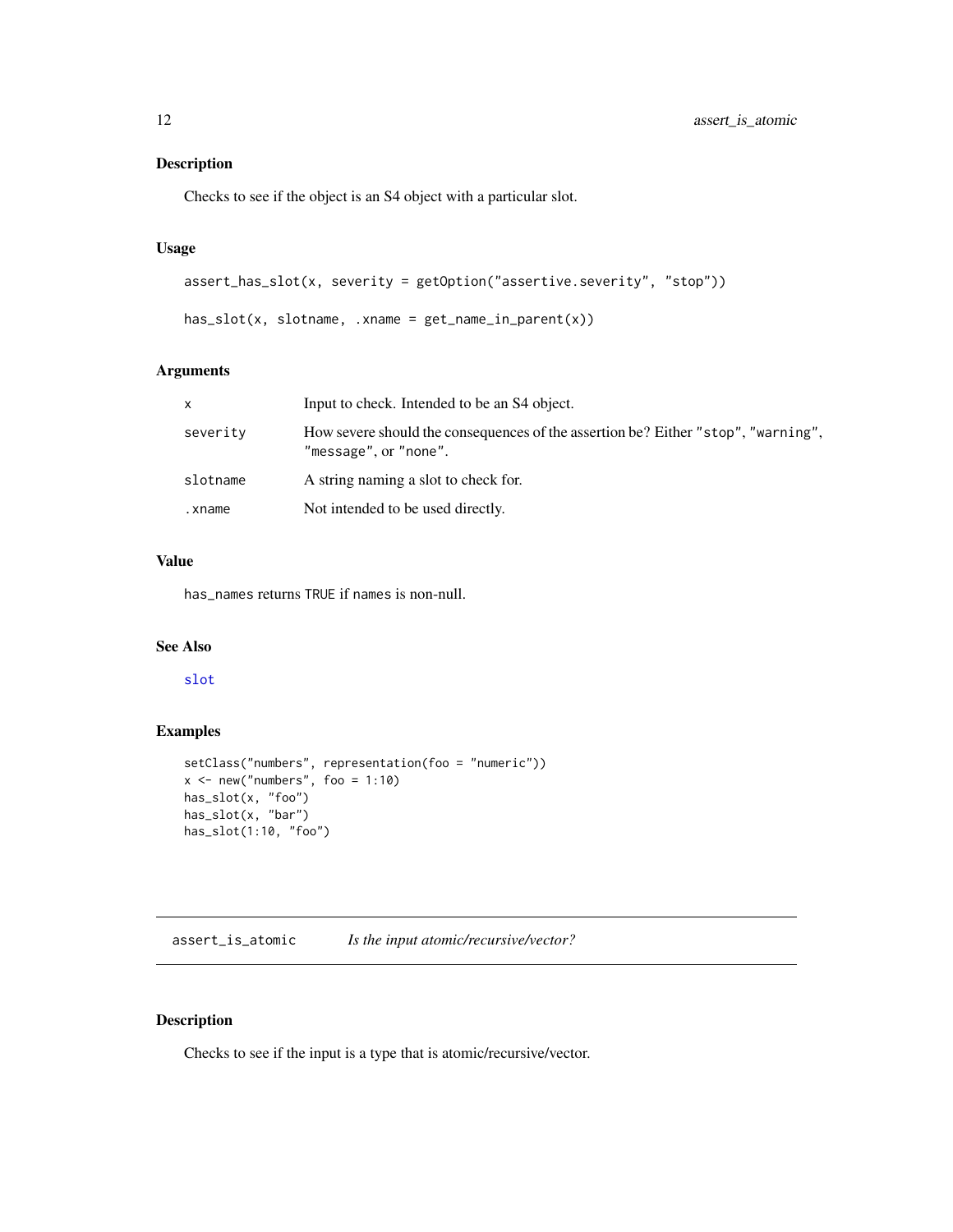#### <span id="page-12-0"></span>Usage

```
assert_is_atomic(x, severity = getOption("assertive.severity", "stop"))
assert_is_nested(x, severity = getOption("assertive.severity", "stop"))
assert_is_non_nested(x, severity = getOption("assertive.severity", "stop"))
assert_is_recursive(x, severity = getOption("assertive.severity", "stop"))
assert_is_vector(x, severity = getOption("assertive.severity", "stop"))
is_atomic(x, xname = get_name_in_parent(x))is\_needed(x, .xname = get\_name_in\_parent(x))is\_non\_nested(x, .xname = get\_name\_in\_parent(x))is\_recursive(x, .xname = get\_name_in\_parent(x))is\_vector(x, \dots xname = get\_name_in\_parent(x))
```
#### Arguments

|          | Input to check.                                                                                            |
|----------|------------------------------------------------------------------------------------------------------------|
| severity | How severe should the consequences of the assertion be? Either "stop", "warning",<br>"message", or "none". |
| .xname   | Not intended to be used directly.                                                                          |

# Value

is\_atomic, is\_recursive and is\_vector wrap is.atomic, is.recursive and is.vector respectively, providing more information on failure. is\_nested checks for recursive objects where at least one element is also recursive. is\_non\_nested returns TRUE for atomic objects and recursive objects where no elements are recursive. The assert\_\* functions return nothing but throw an error if the corresponding is\_\* function returns FALSE.

## See Also

[is.atomic](#page-0-0) and [is.vector](#page-0-0).

```
atomic_types <- list(
 logical(),
 integer(),
 numeric(),
 complex(),
 character(),
 raw(),
```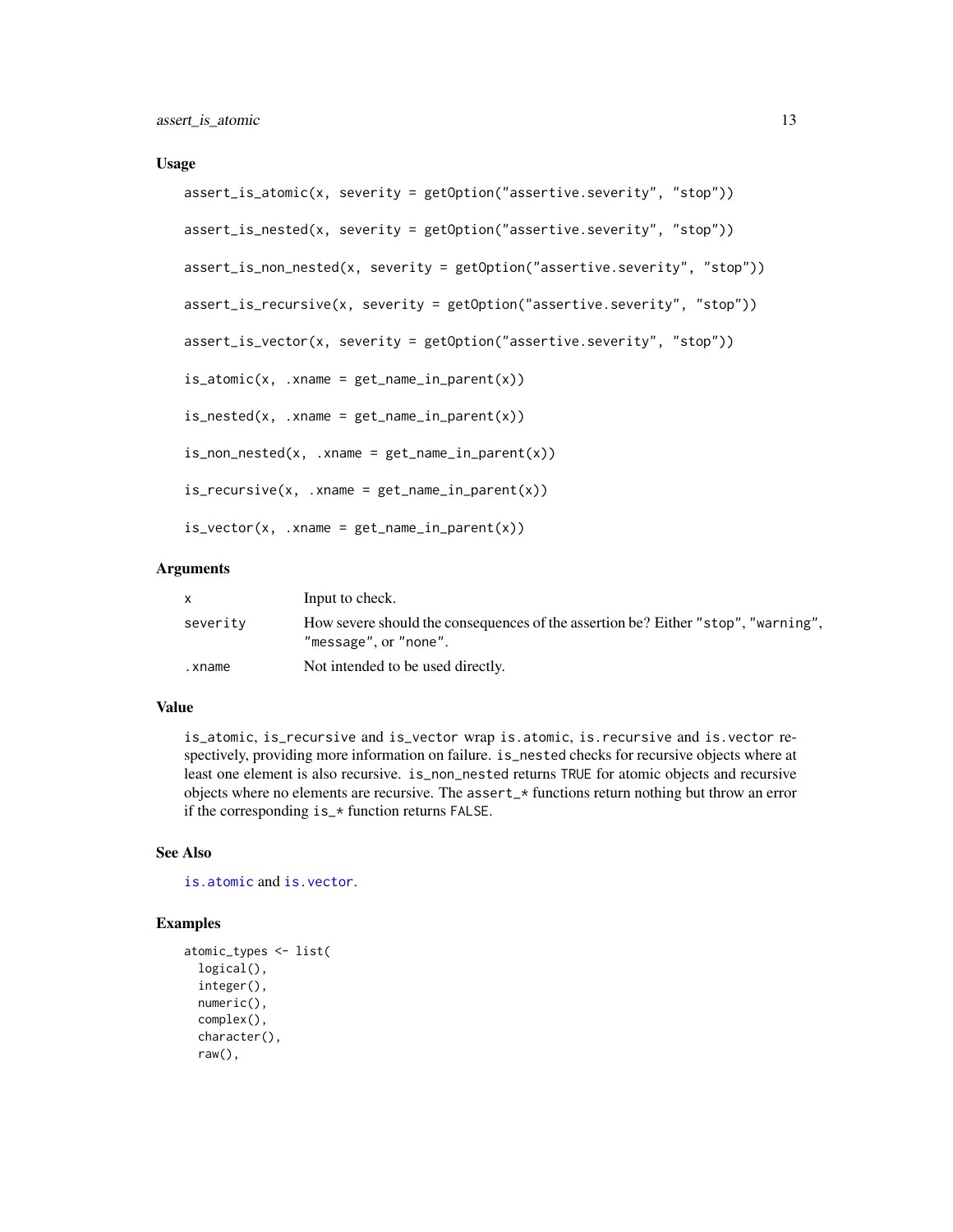```
matrix(),
  array(),
  factor(),
  NULL
)
for(var in atomic_types) assert_is_atomic(var)
recursive_types <- list(
  list(),
  expression(),
  data.frame(),
  y ~ x,
  function(){},
  call("sin", "pi")
)
for(var in recursive_types) assert_is_recursive(var)
# Names are neither atomic nor recursive
a_name \leq as.name("x")
is_atomic(a_name)
is_recursive(a_name)
vector_types <- c(
  atomic_types[1:6],
  recursive_types[1:2]
)
for(var in vector_types) assert_is_vector(var)
# Nested objects are recursive and have at least one recursive element
nested_list \leftarrow list(a = 1, b = list(2:3))
assert_is_nested(nested_list)
for(elt in nested_list) assert_is_non_nested(elt)
```

```
assert_is_monotonic_increasing
                         Is the vector monotonically increasing or decreasing?
```
Checks to see if the input is monotonically increasing or decreasing.

# Usage

```
assert_is_monotonic_increasing(
 x,
 strictly = FALSE,
  severity = getOption("assertive.severity", "stop")
\lambda
```
<span id="page-13-0"></span>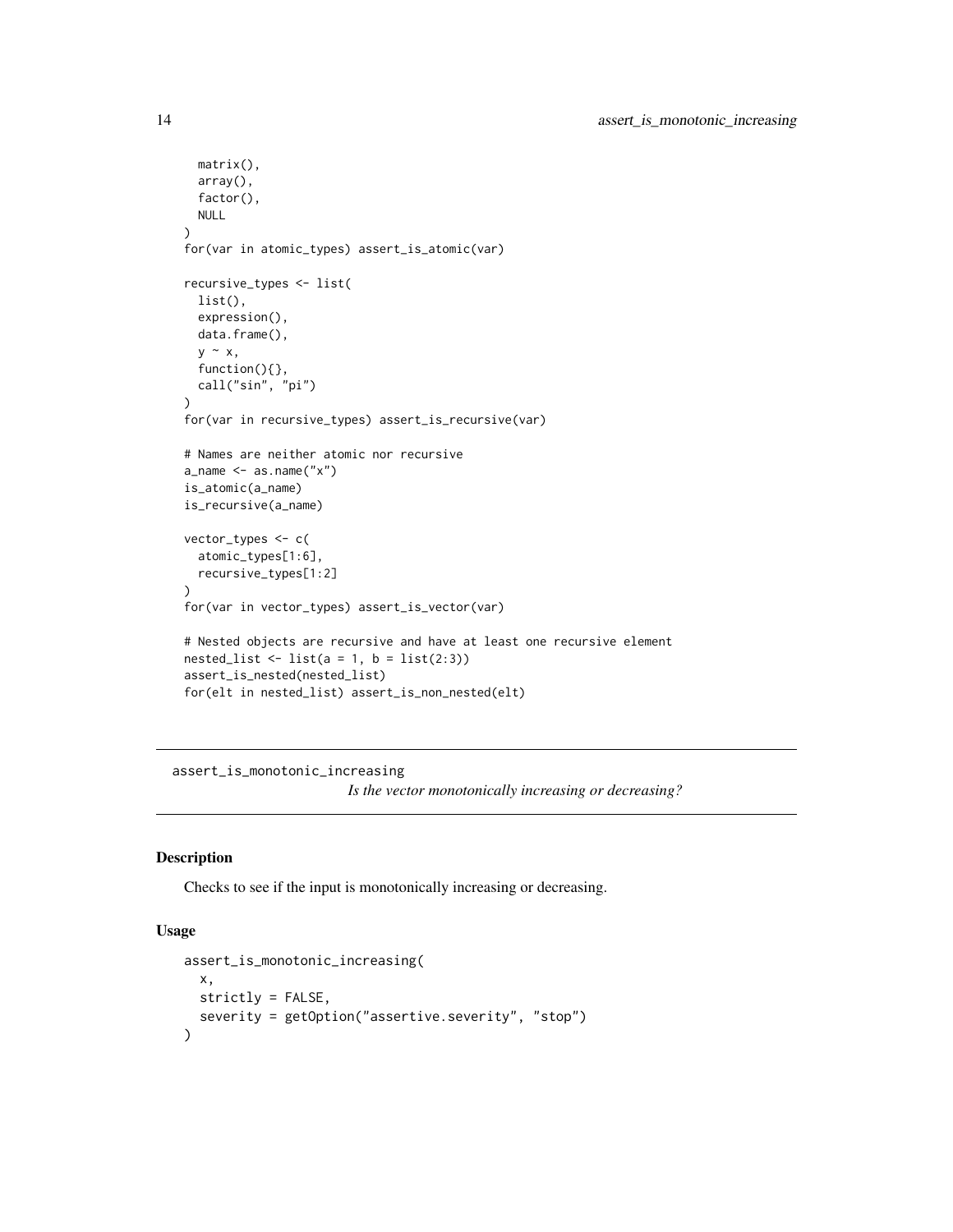```
assert_is_monotonic_decreasing(
  x,
  strictly = FALSE,
  severity = getOption("assertive.severity", "stop")
\lambdais\_monotonic\_increasing(x, strictly = FALSE, xname = get\_name_inparent(x))is\_monotonic\_decreasing(x, strictly = FALSE, xname = get\_name_in\_parent(x))
```
#### Arguments

| $\mathsf{x}$ | Input to check.                                                                                                      |
|--------------|----------------------------------------------------------------------------------------------------------------------|
| strictly     | Logical. If TRUE, the input is checked for being strictly monotonic; that is,<br>consecutive values cannot be equal. |
| severity     | How severe should the consequences of the assertion be? Either "stop", "warning",<br>"message", or "none".           |
| .xname       | Not intended to be used directly.                                                                                    |

# Examples

```
x \leftarrow c(1, 2, 2, 1, 3, 2)is_monotonic_increasing(x)
is_monotonic_increasing(x, TRUE)
is_monotonic_decreasing(x)
is_monotonic_decreasing(x, TRUE)
# Also works with, e.g., dates & times
is_monotonic_increasing(Sys.time() + x)
# These checks should fail
assertive.base::dont_stop({
  assert_is_monotonic_increasing(x)
  assert_is_monotonic_decreasing(x)
})
```
assert\_is\_not\_null *Is the input (not) null?*

# Description

Checks to see if the input is (not) null.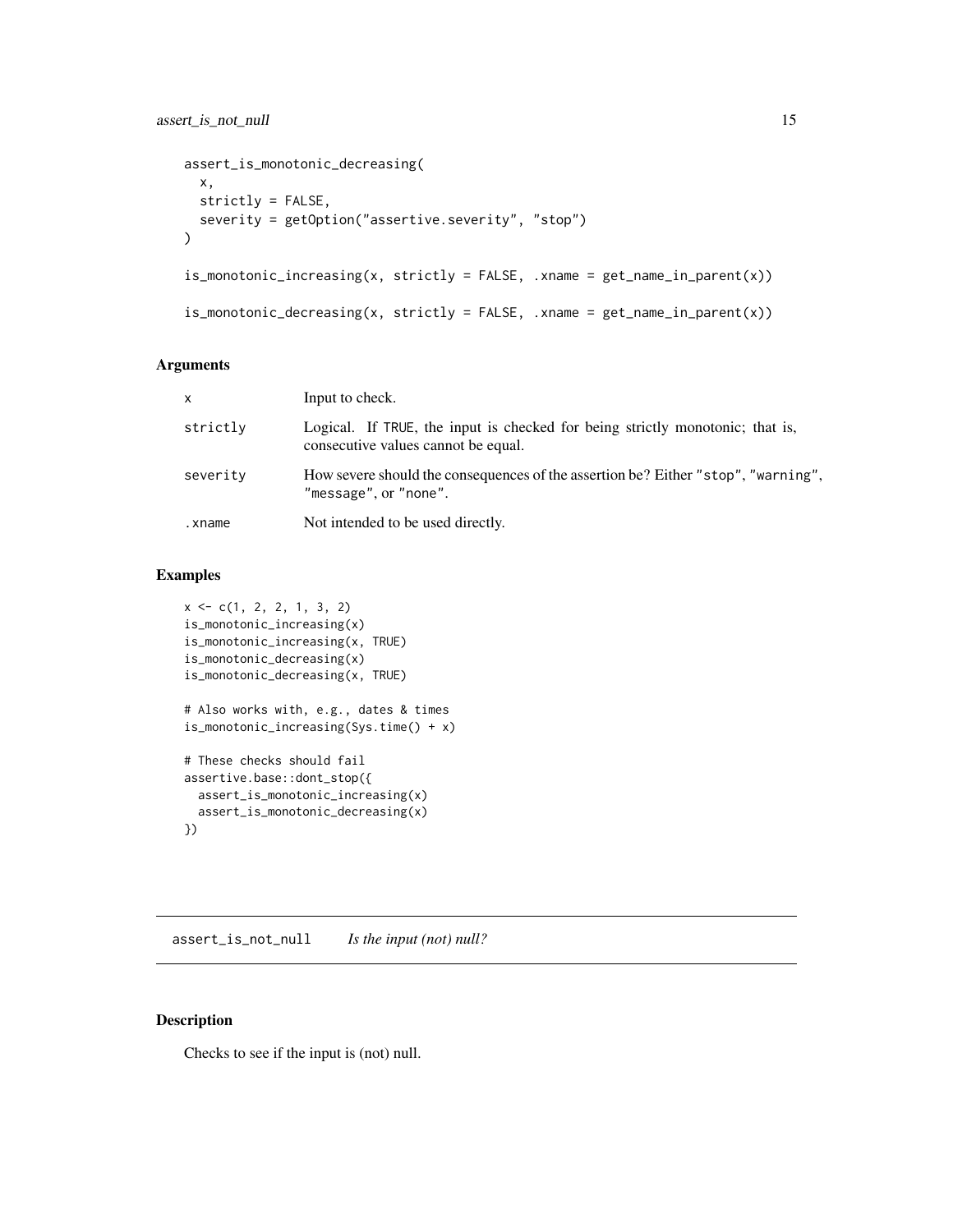#### <span id="page-15-0"></span>Usage

```
assert_is_not_null(x, severity = getOption("assertive.severity", "stop"))
assert_is_null(x, severity = getOption("assertive.severity", "stop"))
is\_not\_null(x, .xname = get\_name\_in\_parent(x))is\_null(x, .xname = get\_name_in\_parent(x))
```
#### **Arguments**

|          | Input to check.                                                                                            |
|----------|------------------------------------------------------------------------------------------------------------|
| severity | How severe should the consequences of the assertion be? Either "stop", "warning",<br>"message", or "none". |
| .xname   | Not intended to be used directly.                                                                          |

#### Value

is\_null wraps is.null, providing more information on failure. is\_not\_null returns TRUE in the opposite case. The assert\_\* functions return nothing but throw an error if the corresponding is\_\* function returns FALSE.

#### See Also

[is.null](#page-0-0).

```
# Predicate for NULL.
is_null(NULL)
is_null(c())
# Atomic vectors of length zero are not NULL!
is_null(numeric())
# ... and neither is NA
is_null(NA)
# The opposite check
is_not_null(NULL)
is\_not\_null(c())is_not_null(numeric())
# These checks should pass
assert_is_null(NULL)
assert_is_null(c())
assert_is_not_null(NA)
# This should fail
```

```
assertive.base::dont_stop(assert_is_null(NaN))
```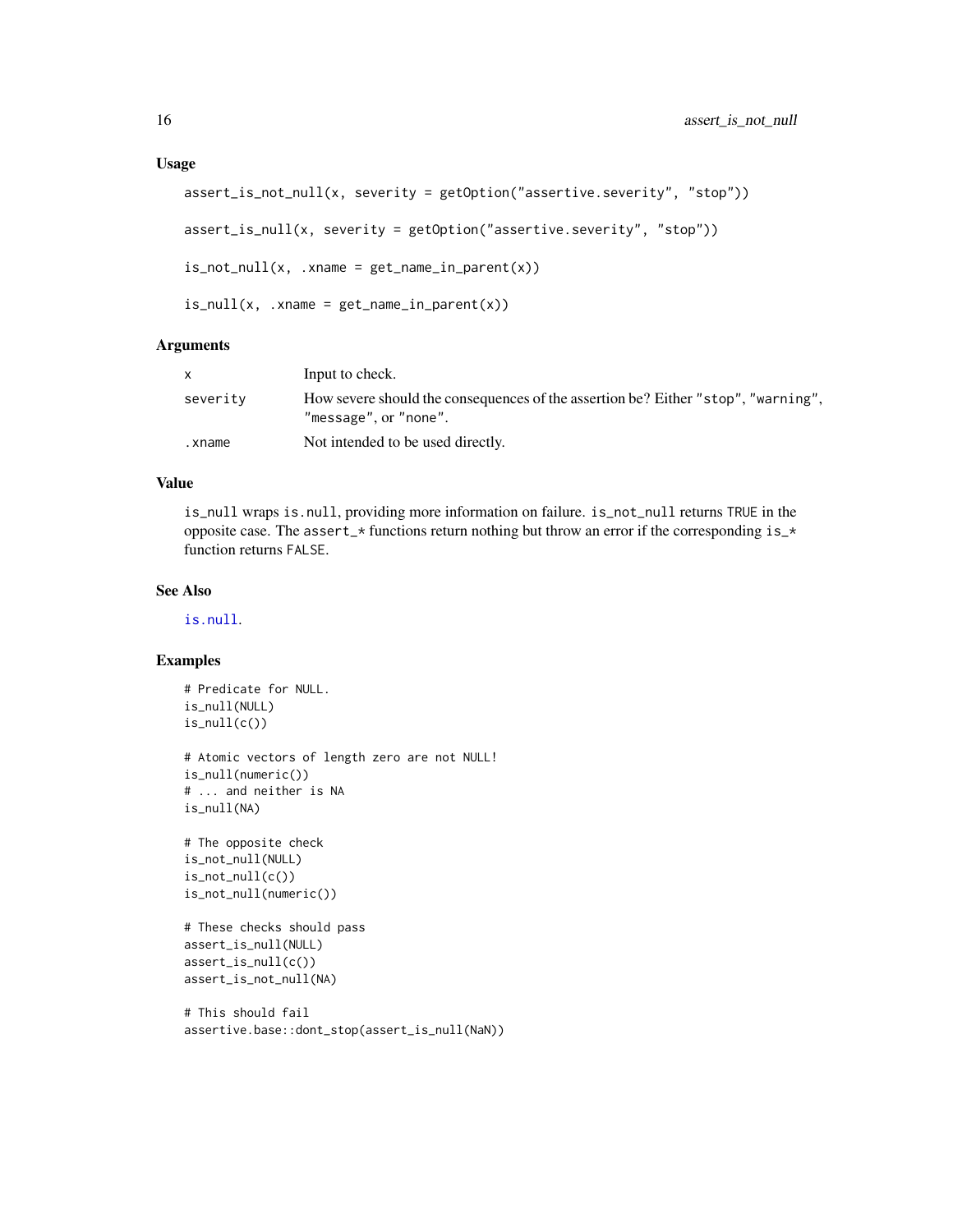<span id="page-16-0"></span>Checks to see if the input is unsorted (without the cost of sorting it).

#### Usage

```
assert_is_unsorted(
  x,
 na.rm = FALSE,strictly = FALSE,
 severity = getOption("assertive.severity", "stop")
)
```

```
is_unsorted(x, na.rm = FALSE, strictly = FALSE, .xname = get_name_in_parent(x))
```
# Arguments

| X        | Input to check.                                                                                            |
|----------|------------------------------------------------------------------------------------------------------------|
| na.rm    | If TRUE, remove NAs before checking.                                                                       |
| strictly | If TRUE, equal values count as unsorted.                                                                   |
| severity | How severe should the consequences of the assertion be? Either "stop", "warning",<br>"message", or "none". |
| .xname   | Not intended to be used directly.                                                                          |

# Value

is\_unsorted reimplements is.unsorted, providing more information on failure. assert\_is\_unsorted returns nothing but throws an error if is\_unsorted returns FALSE.

#### Note

The builtin function is.unsorted usually returns NA when the input is recursive and has length 2, though for some classes (particularly data.frames) it returns a TRUE or FALSE value. The logic behind those is difficult to interpret, and gives odd results, so is\_unsorted always returns NA in this case.

# See Also

[is.unsorted](#page-0-0).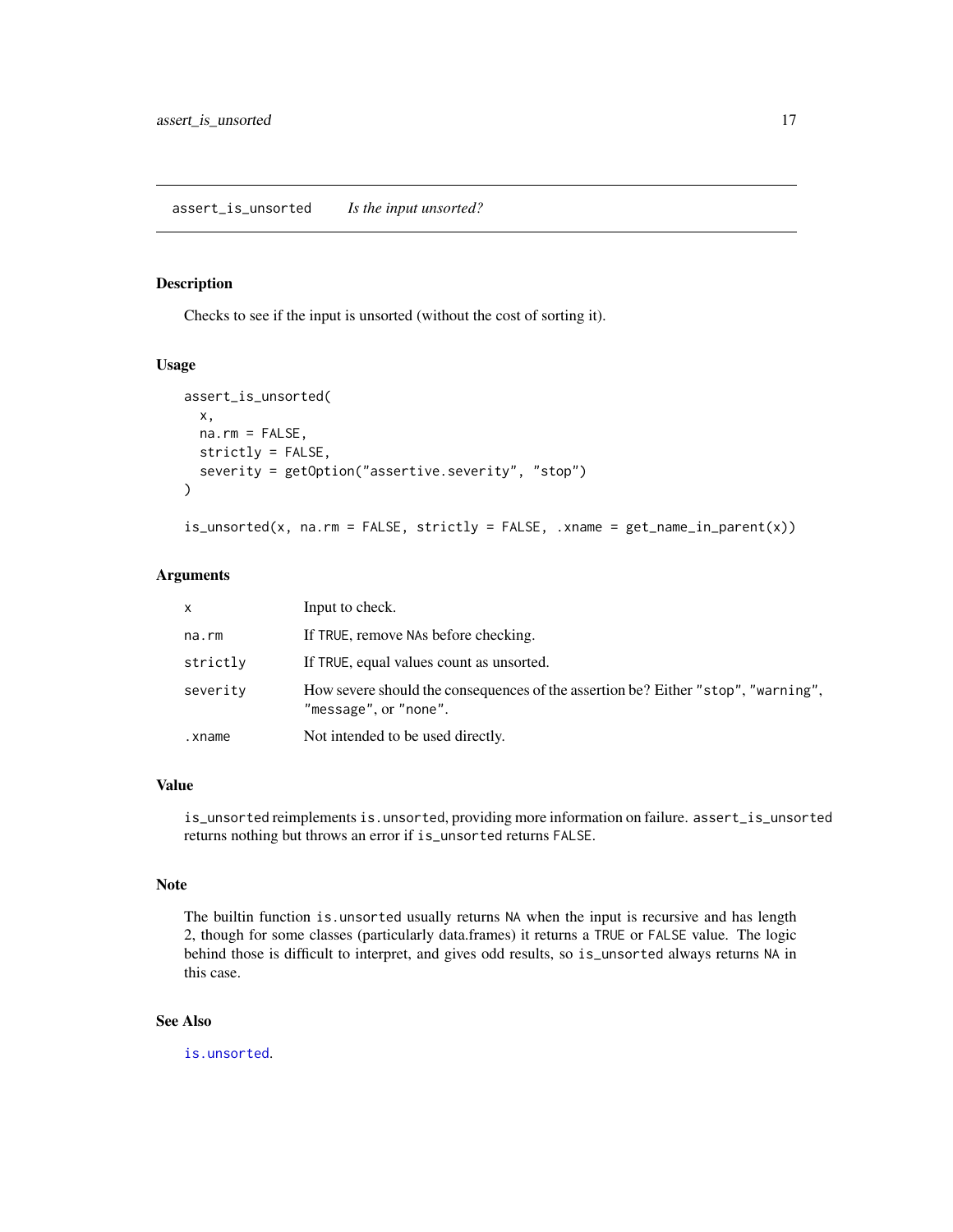# Examples

```
assert_is_unsorted(c(1, 3, 2))
assert_is\_unsorted(c(1, 1, 2), strictly = TRUE)# These checks should fail.
assertive.base::dont_stop({
  assert_is_unsorted(c(1, 1, 2))
  assert_is_unsorted(c(2, 1, 0))
})
```
<span id="page-17-1"></span>

#### DIM *Get the dimensions of an object*

# Description

Get the dimensions of an object, retuning the length if that object has no dim attribute.

# Usage

DIM(x)

# Arguments

x Any object.

# Value

A integer vector of non-negative values.

#### See Also

[NROW](#page-0-0), [dim](#page-0-0)

```
# For data frames and matrices, DIM is the same as dim.
DIM(sleep)
# For vectors (and other objects without a dim attribute), DIM is the
# same as length.
DIM(1:10)
DIM(list(x = 1:10))
```
<span id="page-17-0"></span>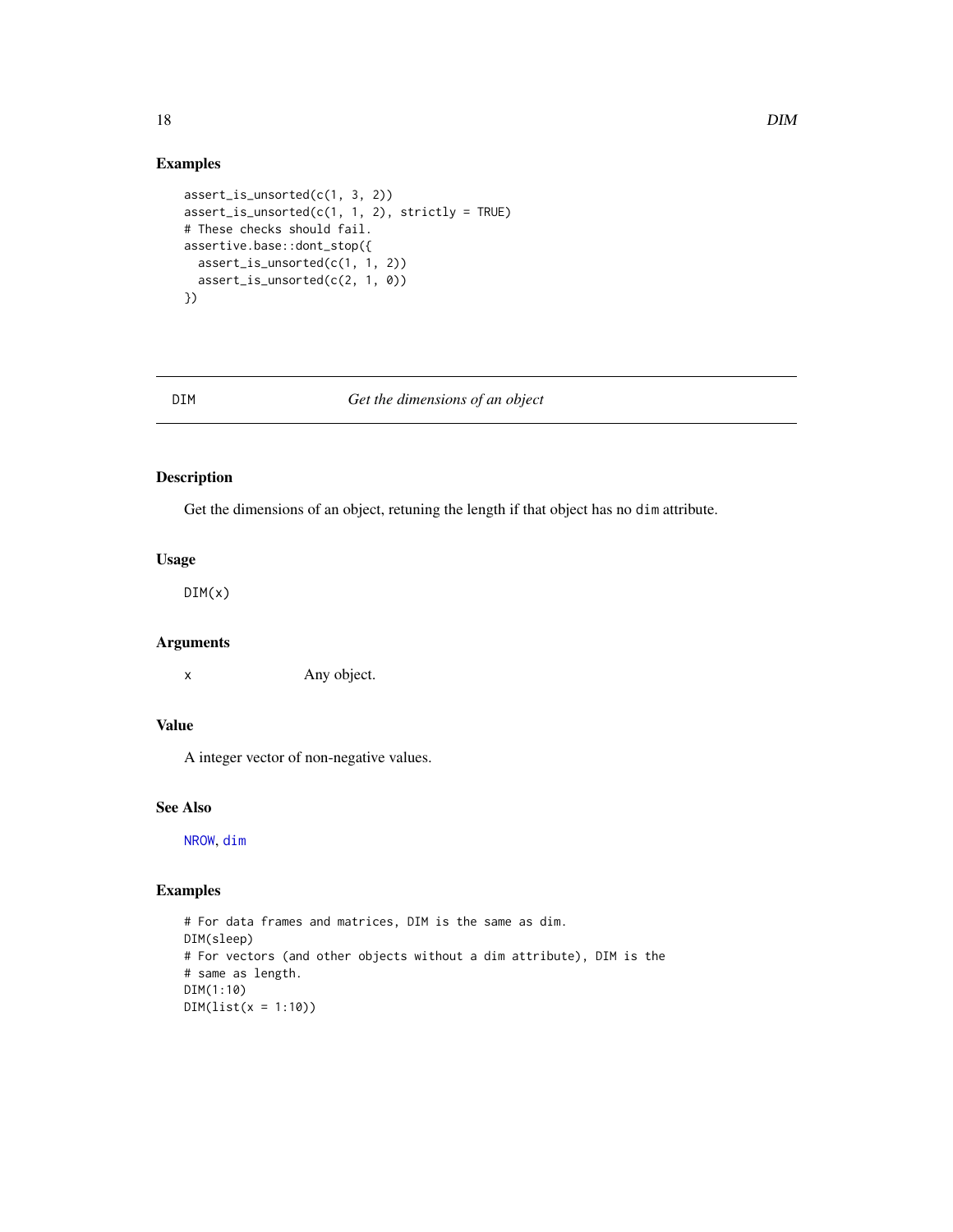<span id="page-18-1"></span><span id="page-18-0"></span>has\_any\_attributes *Does the input have any attributes?*

# Description

Checks to see if the input has any attributes.

#### Usage

```
has_any_attributes(x, .xname = get_name_in_parent(x))
```

```
has\_no\_attributes(x, .xname = get\_name_in\_parent(x))
```
# Arguments

| X      | Input to check.                   |
|--------|-----------------------------------|
| .xname | Not intended to be used directly. |

#### Value

has\_any\_attributes returns TRUE if attributes(x) has length greater than zero. has\_attributes returns a logical vector that is TRUE whenever the specified attribute is not NULL.

# Note

There are no corresponding assert functions, since they overlap too closely with the assertions for [has\\_attributes](#page-3-1).

# See Also

[has\\_attributes](#page-3-1) to check for specific attributes.

```
has_any_attributes(matrix())
has_no_attributes(data.frame())
```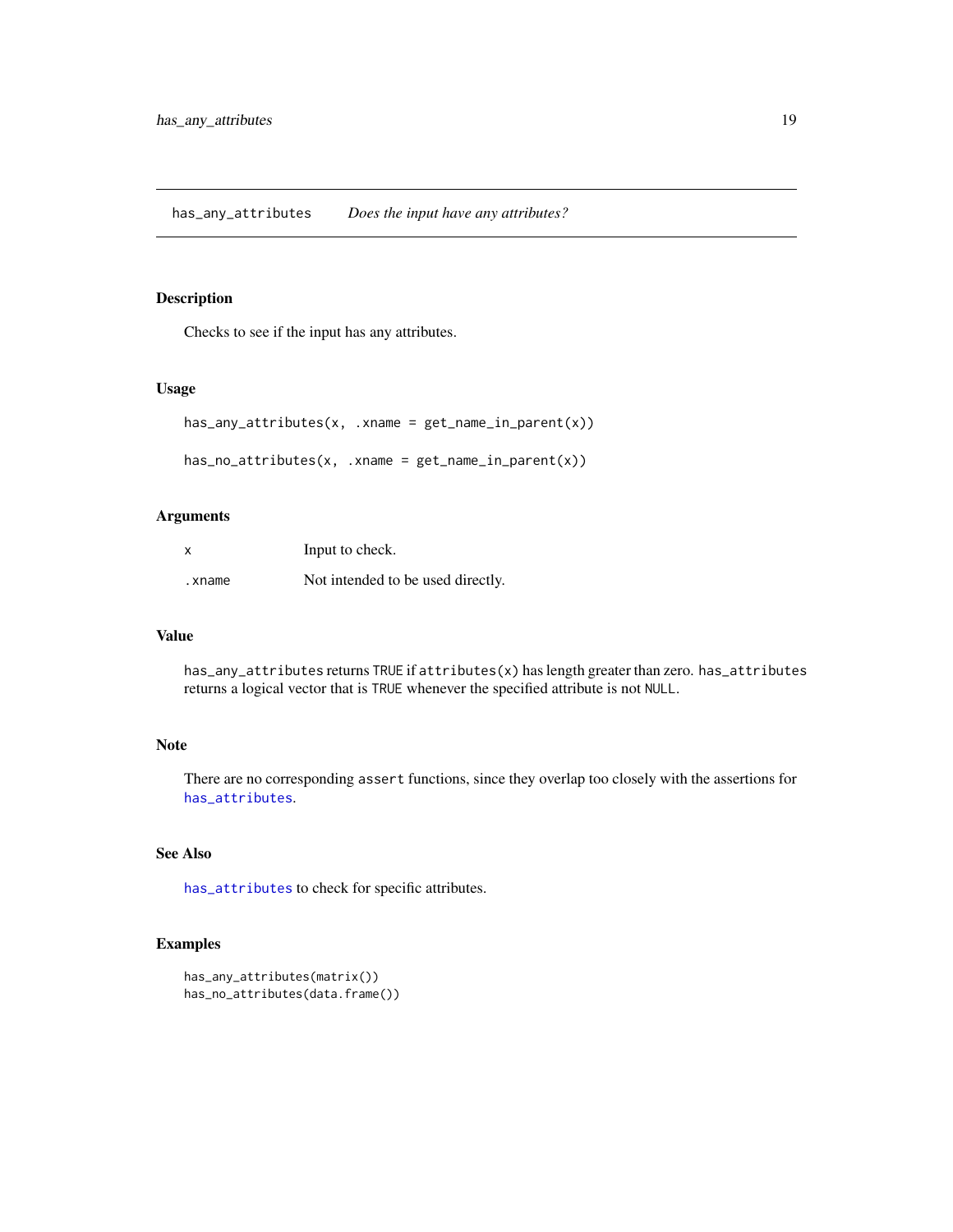<span id="page-19-0"></span>

Gets the number of elements in an object.

# Usage

n\_elements(x)

#### Arguments

x Any object.

### Value

A non-negative integer of the number of elements.

# Note

For atomic objects, the number of elements is the product of the dimensions, as calculated by [DIM](#page-17-1). For recursive objects, the number of elements is the sum of the number of elements of each of their atomic components.

#### See Also

[DIM](#page-17-1)

```
n_elements(1:10)
n_elements(NULL)
n<sup>e</sup>lements(data.frame(x = 1:5, y = rnorm(5)))
n_elements(list(1:5, list(1:3, list(1:7))))
n_elements(var) # depends upon the length of the body
```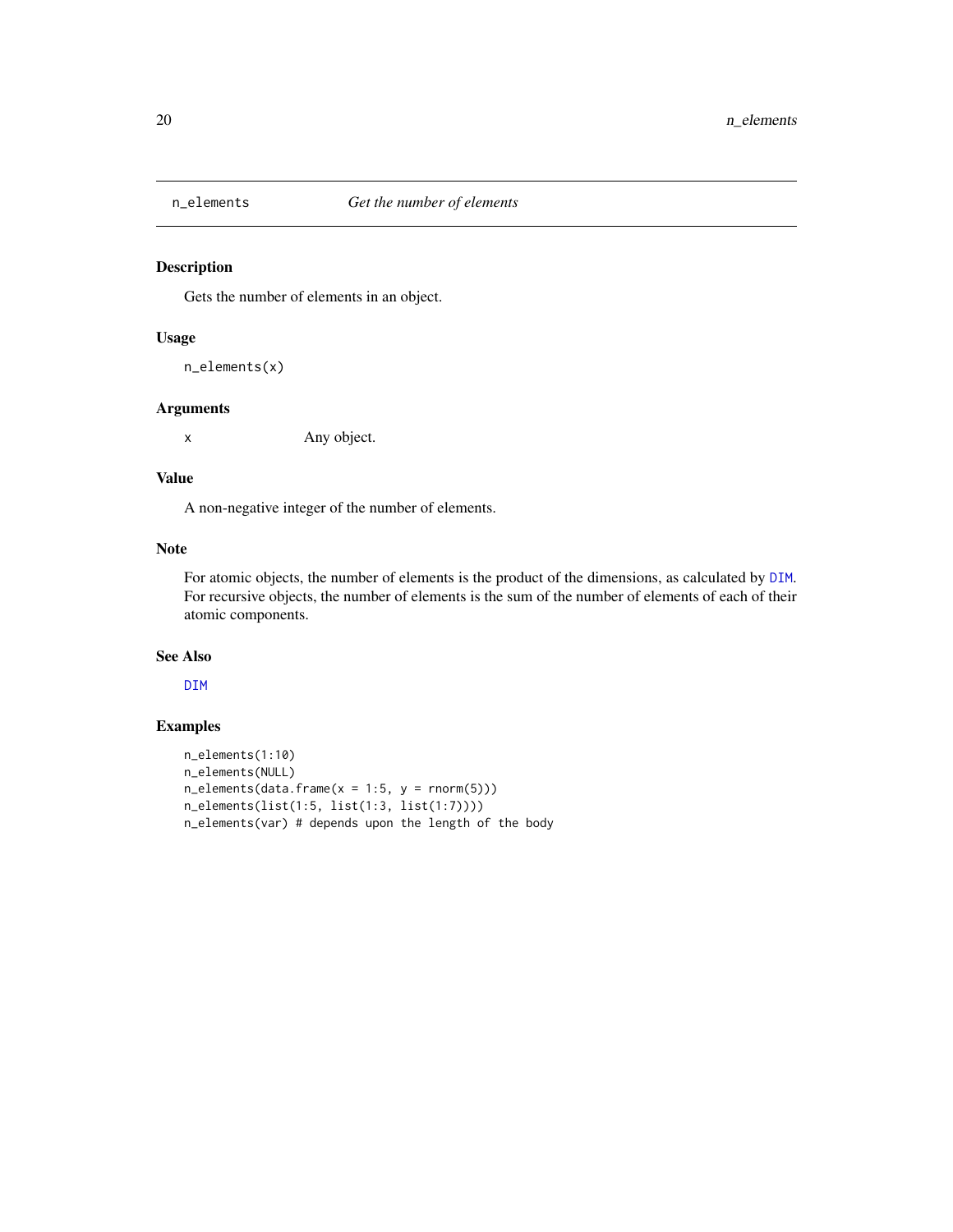# <span id="page-20-0"></span>**Index**

anyDuplicated, *[8](#page-7-0)* are\_identical, *[3](#page-2-0)* are\_same\_length, [2](#page-1-0) are\_same\_length\_legacy *(*are\_same\_length*)*, [2](#page-1-0) assert\_all\_are\_same\_length *(*are\_same\_length*)*, [2](#page-1-0) assert\_all\_are\_same\_length\_legacy *(*are\_same\_length*)*, [2](#page-1-0) assert\_any\_are\_same\_length *(*are\_same\_length*)*, [2](#page-1-0) assert\_any\_are\_same\_length\_legacy *(*are\_same\_length*)*, [2](#page-1-0) assert\_are\_same\_length *(*are\_same\_length*)*, [2](#page-1-0) assert\_has\_all\_attributes, [4](#page-3-0) assert\_has\_any\_attributes *(*assert\_has\_all\_attributes*)*, [4](#page-3-0) assert\_has\_colnames, [5](#page-4-0) assert\_has\_cols, [6](#page-5-0) assert\_has\_dimnames *(*assert\_has\_colnames*)*, [5](#page-4-0) assert\_has\_dims, [7](#page-6-0) assert\_has\_duplicates, [8](#page-7-0) assert\_has\_elements, [9](#page-8-0) assert\_has\_names *(*assert\_has\_colnames*)*, [5](#page-4-0) assert\_has\_no\_duplicates *(*assert\_has\_duplicates*)*, [8](#page-7-0) assert\_has\_rownames *(*assert\_has\_colnames*)*, [5](#page-4-0) assert\_has\_rows *(*assert\_has\_cols*)*, [6](#page-5-0) assert\_has\_slot, [11](#page-10-0) assert\_have\_same\_dims *(*are\_same\_length*)*, [2](#page-1-0) assert\_is\_atomic, [12](#page-11-0) assert\_is\_empty *(*assert\_has\_elements*)*, [9](#page-8-0) assert\_is\_monotonic\_decreasing *(*assert\_is\_monotonic\_increasing*)*,

# [14](#page-13-0)

assert\_is\_monotonic\_increasing, [14](#page-13-0) assert\_is\_nested *(*assert\_is\_atomic*)*, [12](#page-11-0) assert\_is\_non\_empty *(*assert\_has\_elements*)*, [9](#page-8-0) assert\_is\_non\_nested *(*assert\_is\_atomic*)*, [12](#page-11-0) assert\_is\_non\_scalar *(*assert\_has\_elements*)*, [9](#page-8-0) assert\_is\_not\_null, [15](#page-14-0) assert\_is\_null *(*assert\_is\_not\_null*)*, [15](#page-14-0) assert\_is\_of\_dimension *(*assert\_has\_elements*)*, [9](#page-8-0) assert\_is\_of\_length *(*assert\_has\_elements*)*, [9](#page-8-0) assert\_is\_recursive *(*assert\_is\_atomic*)*, [12](#page-11-0) assert\_is\_scalar *(*assert\_has\_elements*)*, [9](#page-8-0) assert\_is\_unsorted, [17](#page-16-0) assert\_is\_vector *(*assert\_is\_atomic*)*, [12](#page-11-0) colnames, *[6](#page-5-0)* DIM, [18,](#page-17-0) *[20](#page-19-0)* dim, *[7](#page-6-0)*, *[18](#page-17-0)* dimnames, *[6](#page-5-0)* has\_any\_attributes, *[5](#page-4-0)*, [19](#page-18-0) has\_attributes, *[19](#page-18-0)* has\_attributes *(*assert\_has\_all\_attributes*)*, [4](#page-3-0) has\_colnames *(*assert\_has\_colnames*)*, [5](#page-4-0) has\_cols *(*assert\_has\_cols*)*, [6](#page-5-0) has\_dimnames *(*assert\_has\_colnames*)*, [5](#page-4-0) has\_dims *(*assert\_has\_dims*)*, [7](#page-6-0) has\_duplicates *(*assert\_has\_duplicates*)*, [8](#page-7-0)

has\_elements *(*assert\_has\_elements*)*, [9](#page-8-0) has\_names *(*assert\_has\_colnames*)*, [5](#page-4-0)